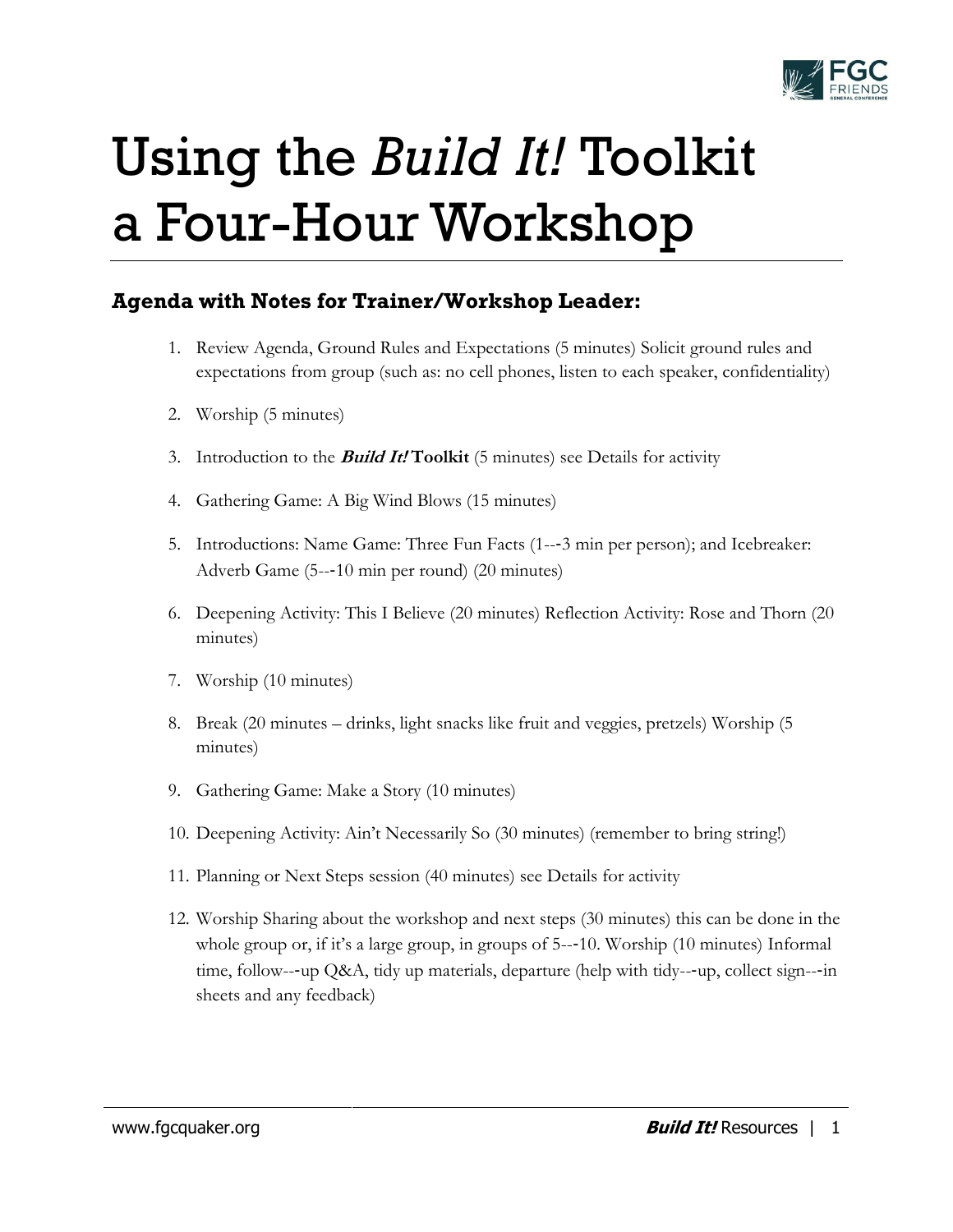

## **Tidy Agenda on large paper for participants, 4-hour workshop:**

Review Agenda, Ground Rules and Expectations (5 minutes)

Worship (5 minutes)

Introduction to the **Build It! Toolkit** (5 minutes)

Gathering Game: A Big Wind Blows (15 minutes)

Introductions: Name Game: Three Fun Facts & Icebreaker: Adverb Game (20 minutes)

Deepening Activity: This I Believe (20 minutes)

Reflection Activity: Rose and Thorn (20 minutes)

Worship (10 minutes) Break (20 minutes)

Worship (5 minutes)

Gathering Game: Make a Story (10 minutes)

Deepening Activity: Ain't Necessarily So (30 minutes)

Planning or Next Steps session (40 minutes)

Worship Sharing about the workshop and next steps (30 minutes)

Worship (10 minutes) Informal time, follow---up Q&A, tidy up materials, departure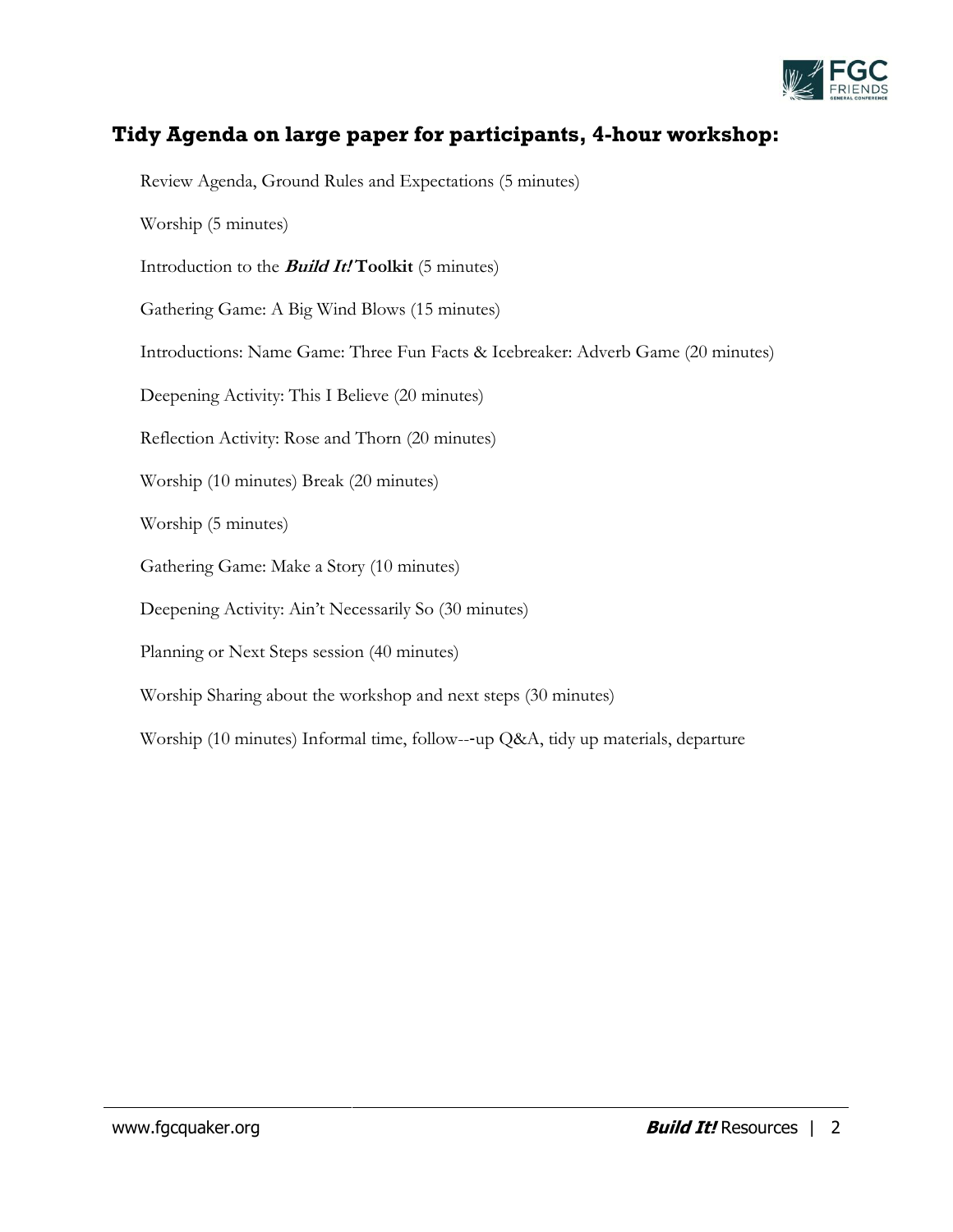

## **Details for activity: Introduction to the** *Build It!* **Toolkit** (five minutes)

#### *Why & What?*

The Youth Ministries Program of FGC has been working for five years on a concern lifted up by meetings that youth and young adults feel a sense of separation from our meetings. In response, FGC's Youth Ministries Program has gathered a compilation of best practices for building youth--‐included community, which is presented in the book **Build It! A Toolkit for Nurturing Intergenerational Spiritual Community.** This workshop will help your meeting learn to use this resource.

#### *Introduce Trainer*

Make sure to introduce yourself, including your name, meeting affiliation/s, current employment, and why you are presenting this workshop. If you feel that you need to tell a story of how you came to be leading this workshop, please take a few minutes to do so. This can set a very open and comfortable tone for the leader and the participants during the whole workshop.

#### *The Book Itself*

The **Build It! Toolkit** gives practical support to meetings wishing to enhance the involvement of youth and young adults in our meetings, using both spiritual exploration and fun. It includes six chapters and 38 activities. The chapters discuss various intergenerational issues and ways in which meetings can nurture intergenerational spiritual community. Each chapter addresses a different aspect of the challenges we may face and recommends specific small, medium and large activities and projects that a meeting could undertake to bridge generational divides.

The introduction and six chapters cover the topics: using the **Build It! Toolkit**, building intergenerational community, understanding the needs of multigenerational groups, going deeper as a community, the importance of play, growing together through intergenerational work camps (or work days), and nurturing the spiritual gifts of all F/friends. The book includes 12 "How-- ‐Tos" which address 12 commonly asked questions on specific aspects of community building, such as how to include younger F/friends on committees and how to stay in touch with F/friends after high school, and which provide clear, specific and helpful suggestions. The 38 activities and games are presented by type, with activities for going deeper; the skit "A Short History of Quakerism in 10 Easy Points;" and games for gathering people together, icebreakers, learning names, reflection, landing (or centering), and physically energizing the group (such as Wink and Freeze Tag). The publication is available in print and PDF versions through the FGC bookstore, [www.quakerbooks@fgcquaker.org.](http://www.quakerbooks@fgcquaker.org/)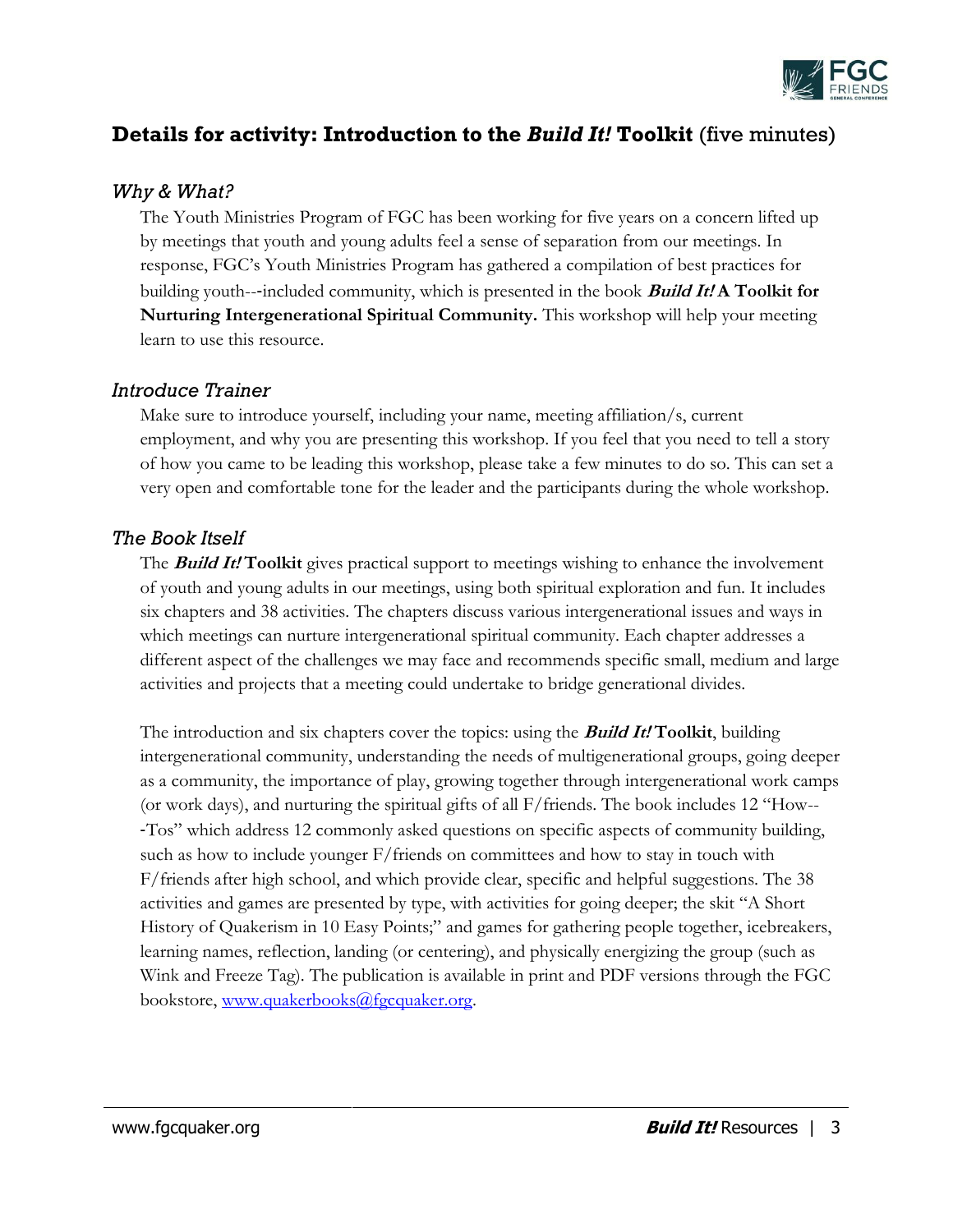

### *Last Step is First Step*

This workshop will include time to learn and practice some of the activities in the **Build It! Toolkit** as well as time to discern and discuss what actions your meeting community may want to take in moving forward with the information, perspectives, and spiritual sharing you experience during our time together. By using this last part of our time together to discuss what you would like to do in your meeting community, you are taking the first step to implementing what you learn and experience in our time together now to take the first step to using the **Build It! Toolkit** in your meeting community.

#### *Questions?*

At this point, do F/friends have questions?